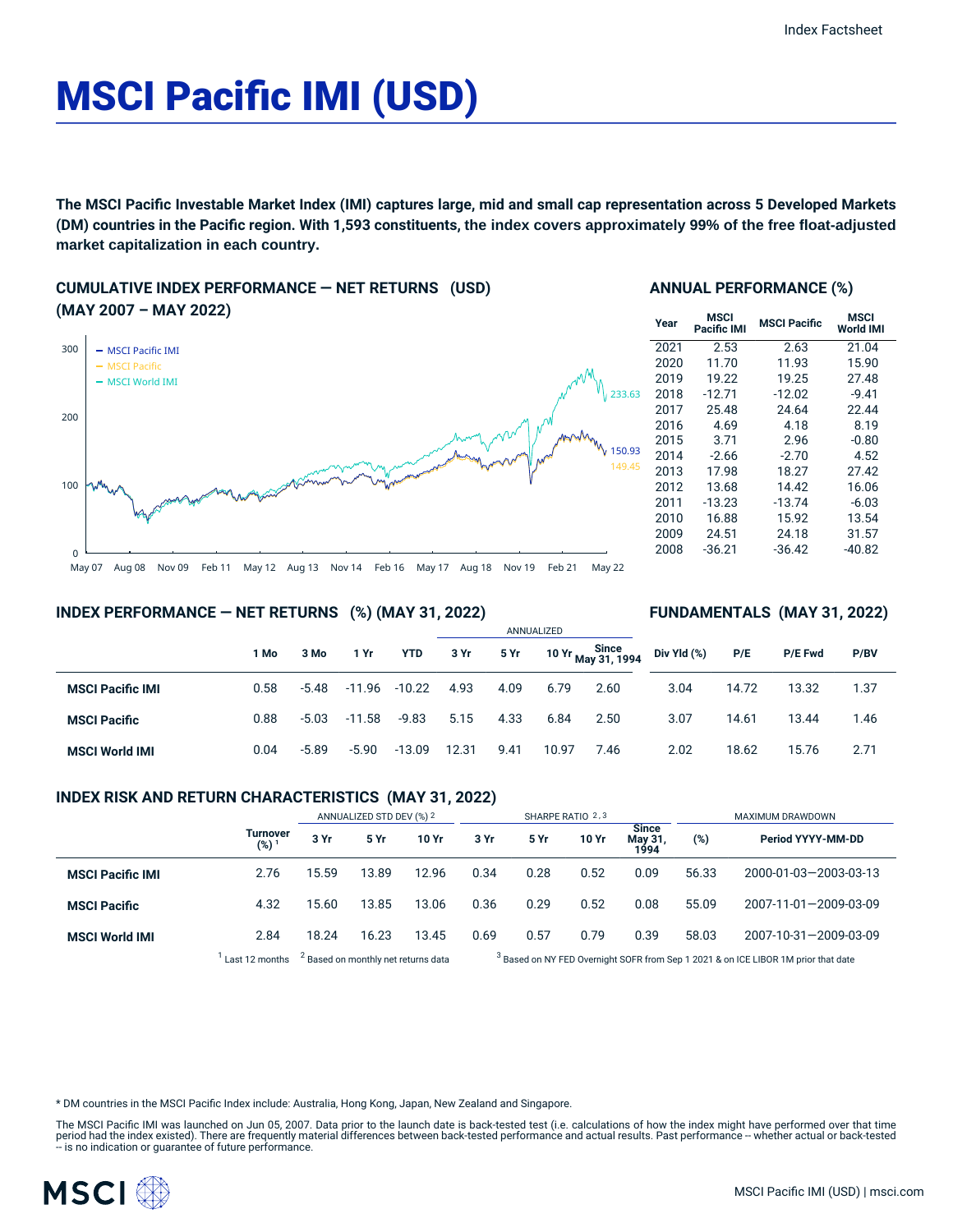# **INDEX CHARACTERISTICS**

| <b>MSCI Pacific IMI</b> |                               |  |  |  |
|-------------------------|-------------------------------|--|--|--|
| Number of               | 1.593                         |  |  |  |
| <b>Constituents</b>     |                               |  |  |  |
|                         | <b>Mkt Cap (USD Millions)</b> |  |  |  |
| Index                   | 6.370.522.65                  |  |  |  |
| Largest                 | 174,966.49                    |  |  |  |
| <b>Smallest</b>         | 57.95                         |  |  |  |
| Average                 | 3.999.07                      |  |  |  |
| <b>Median</b>           | 954.34                        |  |  |  |
|                         |                               |  |  |  |

# **TOP 10 CONSTITUENTS**

|                          | <b>Country</b> | <b>Float Adj Mkt</b><br>Cap<br>(USD Billions) | Index<br>Wt. (%) | <b>Sector</b>      |
|--------------------------|----------------|-----------------------------------------------|------------------|--------------------|
| <b>TOYOTA MOTOR CORP</b> | JP             | 174.97                                        | 2.75             | Cons Discr         |
| BHP GROUP (AU)           | AU             | 162.00                                        | 2.54             | <b>Materials</b>   |
| COMMONWEALTH BANK OF AUS | AU             | 127.74                                        | 2.01             | <b>Financials</b>  |
| <b>AIA GROUP</b>         | НK             | 124.74                                        | 1.96             | <b>Financials</b>  |
| SONY GROUP CORP          | JP             | 118.76                                        | 1.86             | Cons Discr         |
| CSL                      | AU             | 93.35                                         | 1.47             | <b>Health Care</b> |
| <b>KEYENCE CORP</b>      | JP             | 78.03                                         | 1.22             | Info Tech          |
| NATIONAL AUSTRALIA BANK  | AU             | 73.38                                         | 1.15             | <b>Financials</b>  |
| <b>TOKYO ELECTRON</b>    | JP             | 68.47                                         | 1.07             | Info Tech          |
| MITSUBISHI UFJ FIN GRP   | JP             | 67.80                                         | 1.06             | <b>Financials</b>  |
| Total                    |                | 1.089.25                                      | 17.10            |                    |

# **FACTORS - KEY EXPOSURES THAT DRIVE RISK AND RETURN MSCI FACTOR BOX**



# **SECTOR WEIGHTS**



# **MSCI FaCS**



Neutral factor exposure (FaCS = 0) represents MSCI ACWI IMI.

# **COUNTRY WEIGHTS**



# **MSCI**<sup>®</sup>